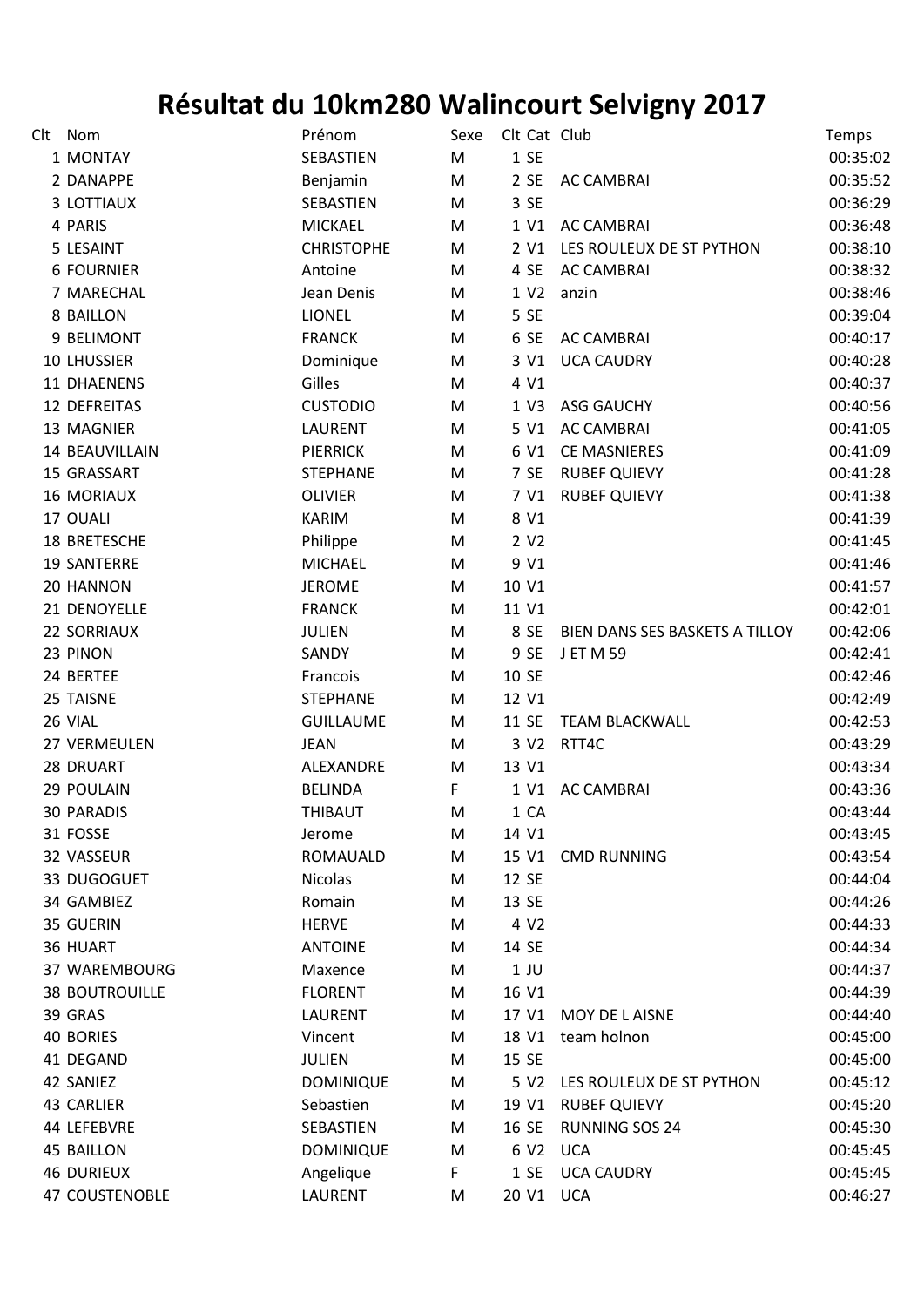| <b>48 BOULAND</b>  | SEBASTIEN              | M | 17 SE            |                                | 00:46:31 |
|--------------------|------------------------|---|------------------|--------------------------------|----------|
| <b>49 SOUFFLET</b> | <b>ODIN</b>            | M | 18 SE            |                                | 00:46:32 |
| 50 CASTILLE        | <b>JACQUES</b>         | M |                  | 21 V1 CAMBRAI TRIATHLON        | 00:46:42 |
| <b>51 ROI</b>      | Vincent                | M |                  | 7 V2 ASG Gauchy                | 00:46:43 |
| 52 SCHRYVE         | <b>EMMANUEL</b>        | M |                  | 22 V1 RUBEF QUIEVY             | 00:46:49 |
| 53 MICHEL          | Jerome                 | M | 19 SE            |                                | 00:46:52 |
| 54 SCHTYCK         | Alain                  | M |                  | 2 V3 CO TRITH                  | 00:46:54 |
| 55 DENIS           | William                | M | 23 V1            |                                | 00:46:58 |
| 56 RICHY           | Aline                  | F | 2SE              | us marly                       | 00:47:02 |
| 57 MARTINEZ        | RAYMOND                | M | 3 <sub>V</sub> 3 | <b>CE MASNIERES</b>            | 00:47:17 |
| 58 MERIAUX         | Emilie                 | F | 3 SE             | wild team                      | 00:47:21 |
| 59 BOULAND         | <b>HERVE</b>           | M | 20 SE            | <b>ACB BAPAUME</b>             | 00:47:21 |
| <b>60 BAILLON</b>  | <b>JULIEN</b>          | M | 21 SE            |                                | 00:47:28 |
| <b>61 DELCROIX</b> | SEBASTIEN              | M | 22 SE            |                                | 00:47:28 |
| <b>62 PLOUVIER</b> | <b>MARC ANTOINE</b>    | M |                  | 24 V1 AC CAMBRAI               | 00:47:30 |
| <b>63 DECLERCK</b> | <b>JEAN PIERRE</b>     | M | 8 V <sub>2</sub> |                                | 00:47:31 |
| 64 BARBIER         | <b>JEROME</b>          | M |                  | 25 V1 RUBEF QUIEVY             | 00:47:33 |
| <b>65 TAQUET</b>   | <b>JEAN CLAUDE</b>     | M | 9 V <sub>2</sub> | LES ROULEUX DE ST PYTHON       | 00:47:37 |
| 66 SAUVEZ          | <b>LAURENT</b>         | M | 23 SE            |                                | 00:47:40 |
| 67 WITAS           | <b>PHILIPPE</b>        | M | 26 V1            | <b>RUNNING BIKE ST PYTHON</b>  | 00:47:44 |
| <b>68 DEBUICHE</b> | Timothée               | M | 24 SE            |                                | 00:47:46 |
| 69 PAMART          | Anthony                | M | 25 SE            |                                | 00:47:49 |
| 70 FLAMENT         | <b>DOMINIQUE</b>       | M | 10 V2            |                                | 00:47:50 |
| 71 BISBROUCK       | Antoine                | M | 26 SE            |                                | 00:47:52 |
| 72 CLOEZ           | <b>OLIVIER</b>         | M | 27 V1            | <b>RUBEF QUIEVY</b>            | 00:47:53 |
| 73 DUBUIS          | <b>ROBERT</b>          | M | 11 V2            |                                | 00:48:17 |
| 74 MANSOURI        | Christophe             | M | 28 V1            | <b>DYNAMIC BERTRY</b>          | 00:48:20 |
| 75 GUYART          | Mickael                | M | 29 V1            | ce stm                         | 00:48:22 |
| 76 MARTIN          | <b>MAXIME</b>          | M | 27 SE            |                                | 00:48:23 |
| 77 MERIAUX         | Michel                 | M | 28 SE            | wild team                      | 00:48:25 |
| <b>78 LEDO</b>     | <b>ROMAIN</b>          | M | 29 SE            | <b>RUNNING SOS 24</b>          | 00:48:30 |
| 79 HARDELIN        | Augustin               | M | 30 V1            |                                | 00:48:41 |
| 80 AVUNDO          | <b>Boris</b>           | M | 30 SE            |                                | 00:48:41 |
| 81 DEZ             | <b>JEROME</b>          | M | 31 V1            | BIEN DANS SES BASKETS A TILLOY | 00:48:43 |
| 82 GUYOT           | <b>JEAN CHRISTOPHE</b> | M | 31 SE            |                                | 00:48:48 |
| 83 RICQUE          | Francois               | M | 32 SE            |                                | 00:48:49 |
| 84 FRONVAL         | <b>XAVIER</b>          | M | 32 V1            | DANS LES YEUX D'HUGO           | 00:49:01 |
| 85 MOREAU          | ARNAUD                 | M | 33 V1 UCA        |                                | 00:49:04 |
| 86 PILEZ           | <b>CHRISTOPHE</b>      | M | 12 V2            |                                | 00:49:04 |
| 87 PRONNIER        | <b>DOMINIQUE</b>       | M | 13 V2            |                                | 00:49:11 |
| 88 VIENNE          | <b>CLAUDINE</b>        | F | 2 V1             | <b>UCA</b>                     | 00:49:12 |
| 89 GAVE            | Jean Marie             | M | 14 V2            | <b>DYNAMIC BERTRY</b>          | 00:49:22 |
| 90 VIENNE          | <b>GREGORY</b>         | M | 34 V1            | <b>UCA</b>                     | 00:49:23 |
| 91 HERBIN          | <b>PATRICE</b>         | M | 15 V2            | <b>RUBEF QUIEVY</b>            | 00:49:24 |
| 92 LAMOURET        | <b>THIERRY</b>         | M | 16 V2            | <b>UCA</b>                     | 00:49:36 |
| 93 VALLE           | SYLVAIN                | M | 33 SE            |                                | 00:49:37 |
| 94 JOURNET         | Jean-Philippe          | M | 34 SE            |                                | 00:49:47 |
| 95 RADENNE         | Steeve                 | M | 35 V1            |                                | 00:49:48 |
| 96 BUSIN           | <b>JONATHAN</b>        | M | 35 SE            | BIEN DANS SES BASKETS A TILLOY | 00:49:49 |
| 97 KWIATKOWSKI     | SYLVAIN                | M | 36 V1            |                                | 00:49:52 |
|                    |                        |   |                  |                                |          |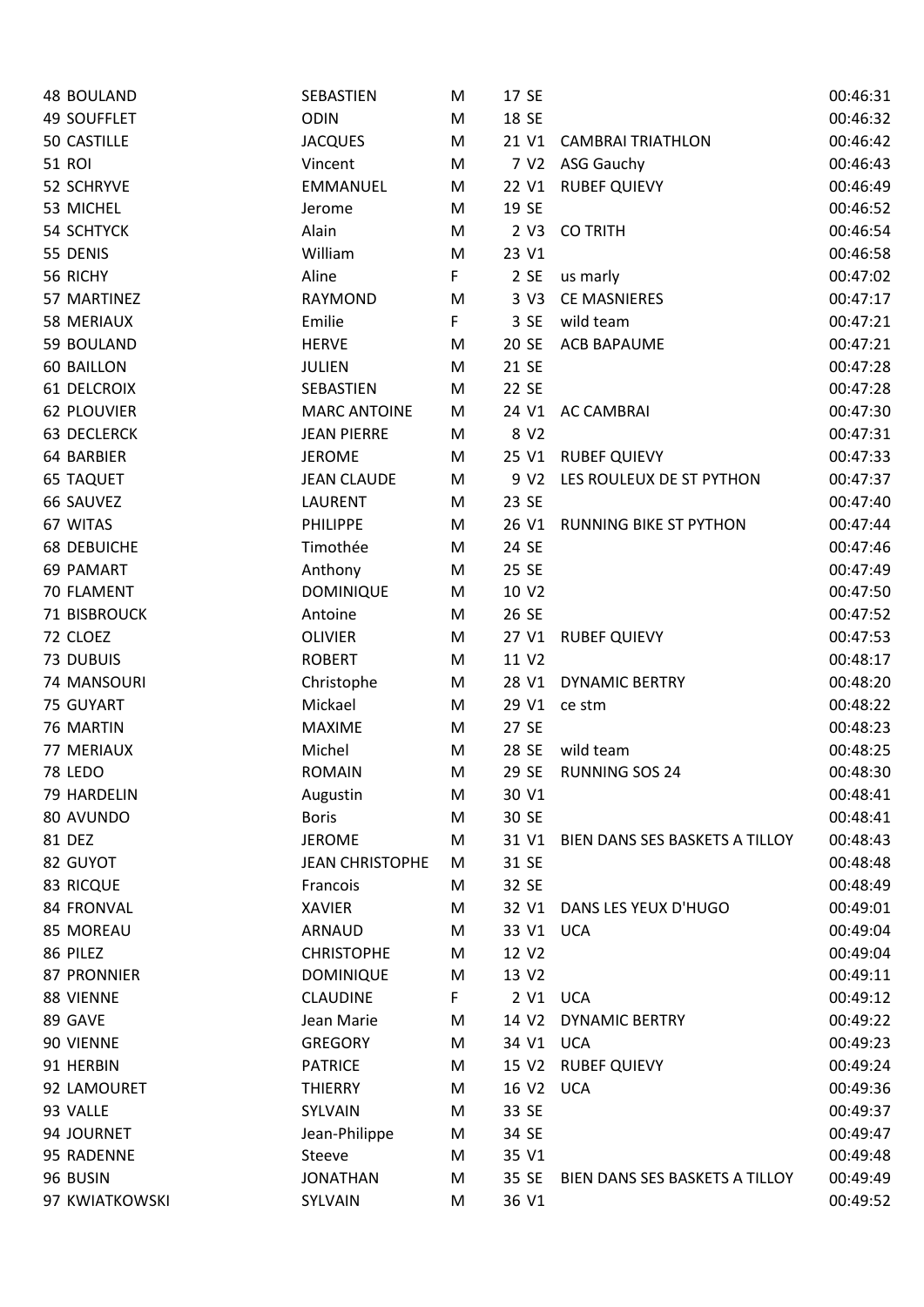|                | 98 LEFEBVRE     | Guy                 | M  |                   | 17 V2 CORA ST QUENTIN          | 00:49:58 |
|----------------|-----------------|---------------------|----|-------------------|--------------------------------|----------|
|                | 99 CASTRO       | Isabelle            | F  | 4 SE              |                                | 00:50:26 |
|                | 100 MEZIANI     | VALERIE             | F  | 3 V1              |                                | 00:50:50 |
|                | 101 JETTE       | <b>JULIEN</b>       | M  | 36 SE             |                                | 00:51:06 |
|                | 102 LESTIENNE   | ARNAUD              | M  | 37 SE             |                                | 00:51:14 |
|                | 103 LEFEBVRE    | <b>ELISABETH</b>    | F. | 4 V1              | RUNNING CLUB NEUVILLOIS        | 00:51:22 |
|                | 104 DIONET      | Thierry             | M  |                   | 37 V1 RTT4C                    | 00:51:26 |
|                | 105 GRIERE      | Antoine             | M  |                   | 2 CA LES YEUX D HUGO           | 00:51:27 |
|                | 106 COLLERY     | <b>JEAN MARIE</b>   | M  | 18 V2             |                                | 00:51:31 |
|                | <b>107 LEDO</b> | <b>ALAIN</b>        | M  | 19 V2             |                                | 00:51:33 |
|                | 108 SEVERIN     | <b>FRANCOISE</b>    | F  | 1 V3              | <b>AC CAMBRAI</b>              | 00:51:34 |
|                | 109 DAVAIN      | <b>JEAN JACQUES</b> | M  | 4 V3              |                                | 00:51:36 |
|                | 110 LEMOINE     | Christelle          | F  | 1 V <sub>2</sub>  | eden                           | 00:51:38 |
|                | 111 LEVEQUE     | <b>TONY</b>         | M  | 38 SE             |                                | 00:51:43 |
|                | 112 QUATRELIVRE | PAUL                | M  | 20 V <sub>2</sub> |                                | 00:51:46 |
|                | 113 LECOQ       | Damien              | M  | 39 SE             |                                | 00:52:05 |
|                | 114 STUER       | Fabien              | M  | 40 SE             |                                | 00:52:10 |
|                | 115 SCHEPP      | <b>LUCIE</b>        | F  | 5 SE              |                                | 00:52:10 |
|                | 116 DHAUSSY     | <b>JACKIE</b>       | M  | 41 SE             | <b>RUBEF QUIEVY</b>            | 00:52:20 |
|                | 117 LANDAT      | <b>FREDERIC</b>     | M  | 38 V1             | BIEN DANS SES BASKETS A TILLOY | 00:52:22 |
|                | 118 GRANDE      | <b>MICKAEL</b>      | M  | 39 V1             |                                | 00:52:28 |
|                | 119 BUSIN       | Thomas              | M  | 42 SE             |                                | 00:52:29 |
|                | 120 BERTAUX     | <b>JEAN JACQUES</b> | M  | 5 V3              |                                | 00:52:45 |
|                | 121 SUEUR       | Frederic            | M  | 21 V2 UCA         |                                | 00:52:52 |
|                | 122 BASQUIN     | Jean Marc           | M  | 22 V2             |                                | 00:52:53 |
|                | 123 BONNARD     | <b>CATHERINE</b>    | F  | 5 V1              | RUNNING CLUB NEUVILLOIS        | 00:52:58 |
|                | 124 MARHEM      | Lucie               | F  | 6 SE              |                                | 00:53:07 |
|                | 125 FONTAINE    | <b>THIERRY</b>      | M  | 23 V2             |                                | 00:53:29 |
|                | 126 ROGER       |                     |    |                   |                                | 00:53:30 |
|                |                 | Thibaud             | M  | 43 SE<br>24 V2    |                                |          |
|                | 127 DUGOGUET    | Philippe            | M  |                   |                                | 00:53:30 |
|                | 128 QUENNESSON  | Benjamin            | M  | 44 SE             |                                | 00:53:31 |
|                | 129 DESSAINT    | <b>BERNARD</b>      | M  | 6 V3              |                                | 00:53:50 |
|                | 130 ERNST       | Henri Xavier        | M  | 45 SE             |                                | 00:54:04 |
|                | 131 MARTIN      | Matthieu            | M  | 46 SE             |                                | 00:54:16 |
|                | 132 DEUDON      | <b>CHRISTOPHE</b>   | M  | 40 V1             | <b>RUNNING BIKE ST PYTHON</b>  | 00:54:19 |
|                | 133 LAIGLE      | <b>STEPHANIE</b>    | F  | 6 V1              | <b>RUNNING BIKE ST PYTHON</b>  | 00:54:31 |
|                | 134 BURON       | Stéphane            | M  | 41 V1             | LES ROULEUX                    | 00:54:31 |
|                | 135 POULAIN     | <b>LAURENCE</b>     | F  | 7 V1              | LES ROULEUX DE ST PYTHON       | 00:54:32 |
|                | 136 JOLY        | Paul                | M  | 47 SE             |                                | 00:55:08 |
| <b>137 KIK</b> |                 | <b>CHRISTOPHE</b>   | M  | 42 V1             | LES ROULEUX DE ST PYTHON       | 00:55:09 |
|                | 138 WALLEZ      | Thomas              | M  | 48 SE             |                                | 00:55:09 |
|                | 139 GILLIARD    | <b>GERARD</b>       | M  | 7 V3              | <b>AC CAMBRAI</b>              | 00:55:14 |
|                | 140 DENIZON     | Samuel              | M  | 43 V1             |                                | 00:55:37 |
|                | 141 NOGUEIRA    | Victor              | M  | 44 V1             |                                | 00:55:41 |
|                | 142 COET        | Cassandre           | F  | 7 SE              |                                | 00:55:44 |
|                | 143 LENFANT     | VALERIE             | F  | 8 V1              |                                | 00:56:10 |
|                | 144 DELATTRE    | DANIEL              | M  | 25 V2             |                                | 00:56:20 |
|                | 145 DIAS        | Antonio             | M  | 45 V1             |                                | 00:56:21 |
|                | 146 OUALI       | <b>ISABELLE</b>     | F  | 9 V1              | <b>UCA</b>                     | 00:56:53 |
|                | 147 DUBUIS      | <b>BERNADETTE</b>   | F. | 2 V2 UCA          |                                | 00:56:57 |